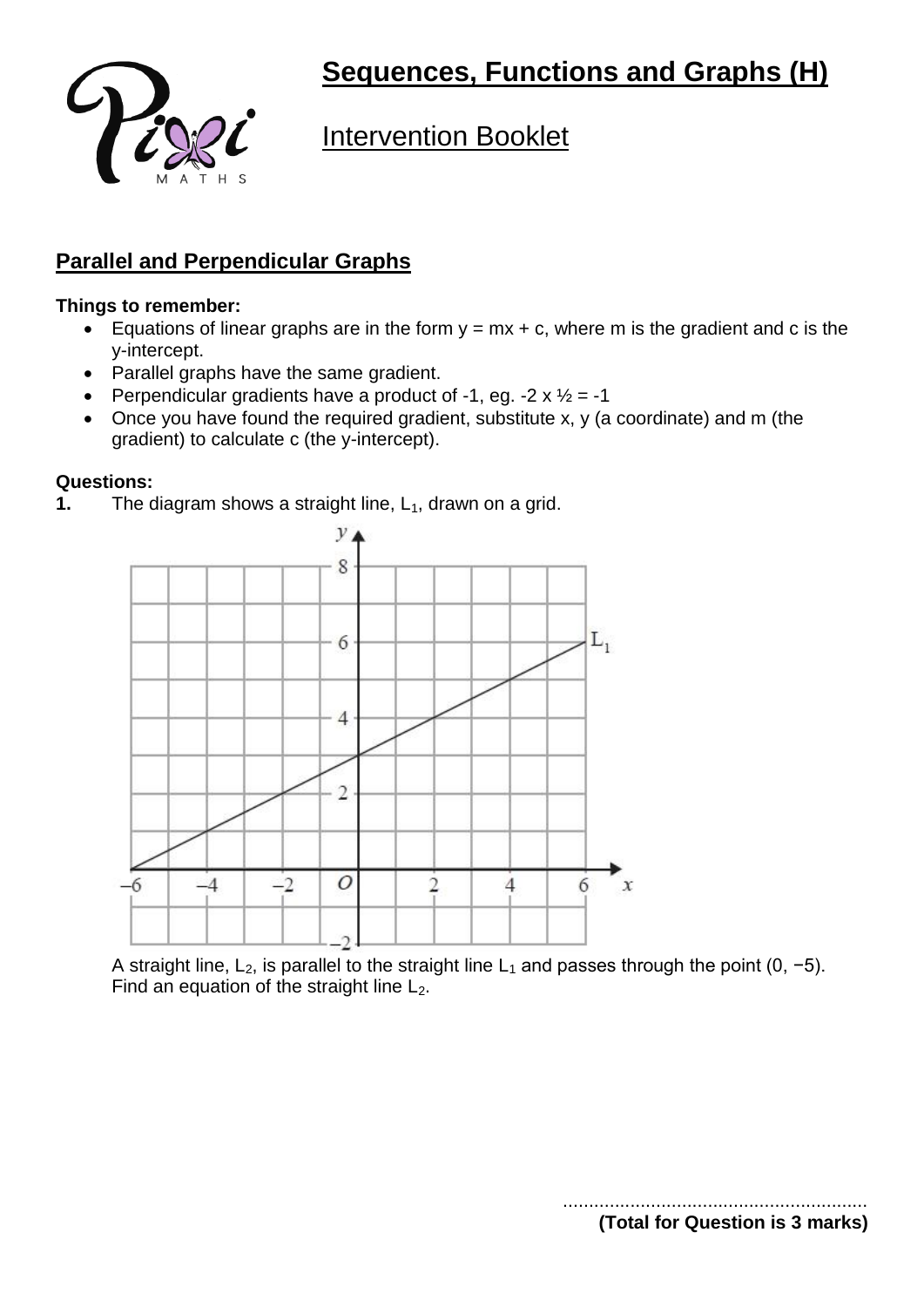**2.** The straight line **L** has equation *y* = 2*x* − 5 Find an equation of the straight line perpendicular to **L** which passes through (−2, 3).

> ........................................................... **(Total for Question is 3 marks)**

**3.** Find an equation of the straight line that is perpendicular to the straight line *x* + 2*y* = 5 and that passes through the point (3, 7).

> ........................................................... **(Total for Question is 4 marks)**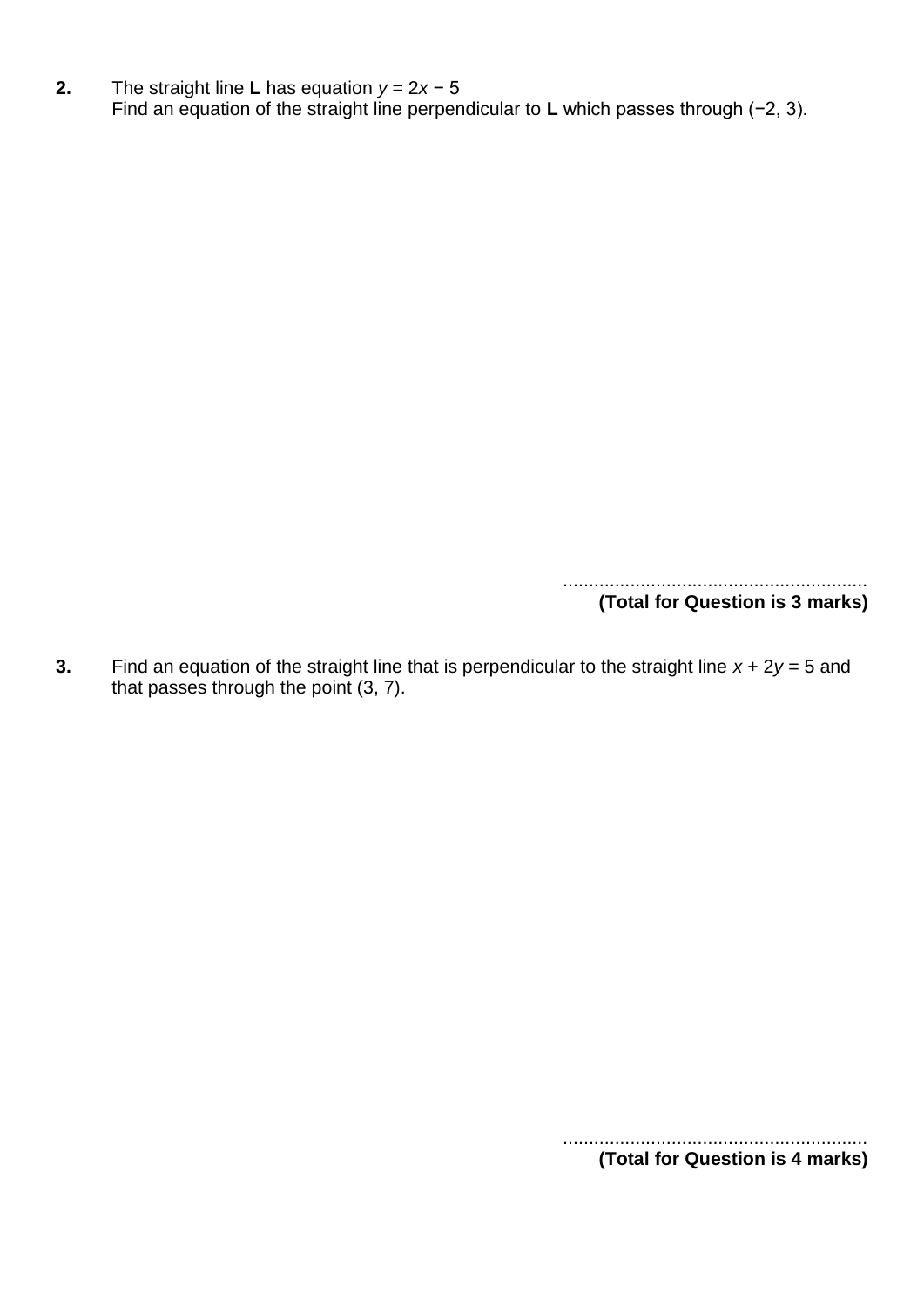

........................................................... **(Total for question = 5 marks)**

**5.** \* **A** and **B** are straight lines. Line **A** has equation  $2y = 3x + 8$ Line **B** goes through the points (−1, 2) and (2, 8) Do lines **A** and **B** intersect? You must show all your working.

**(Total for Question is 3 marks)**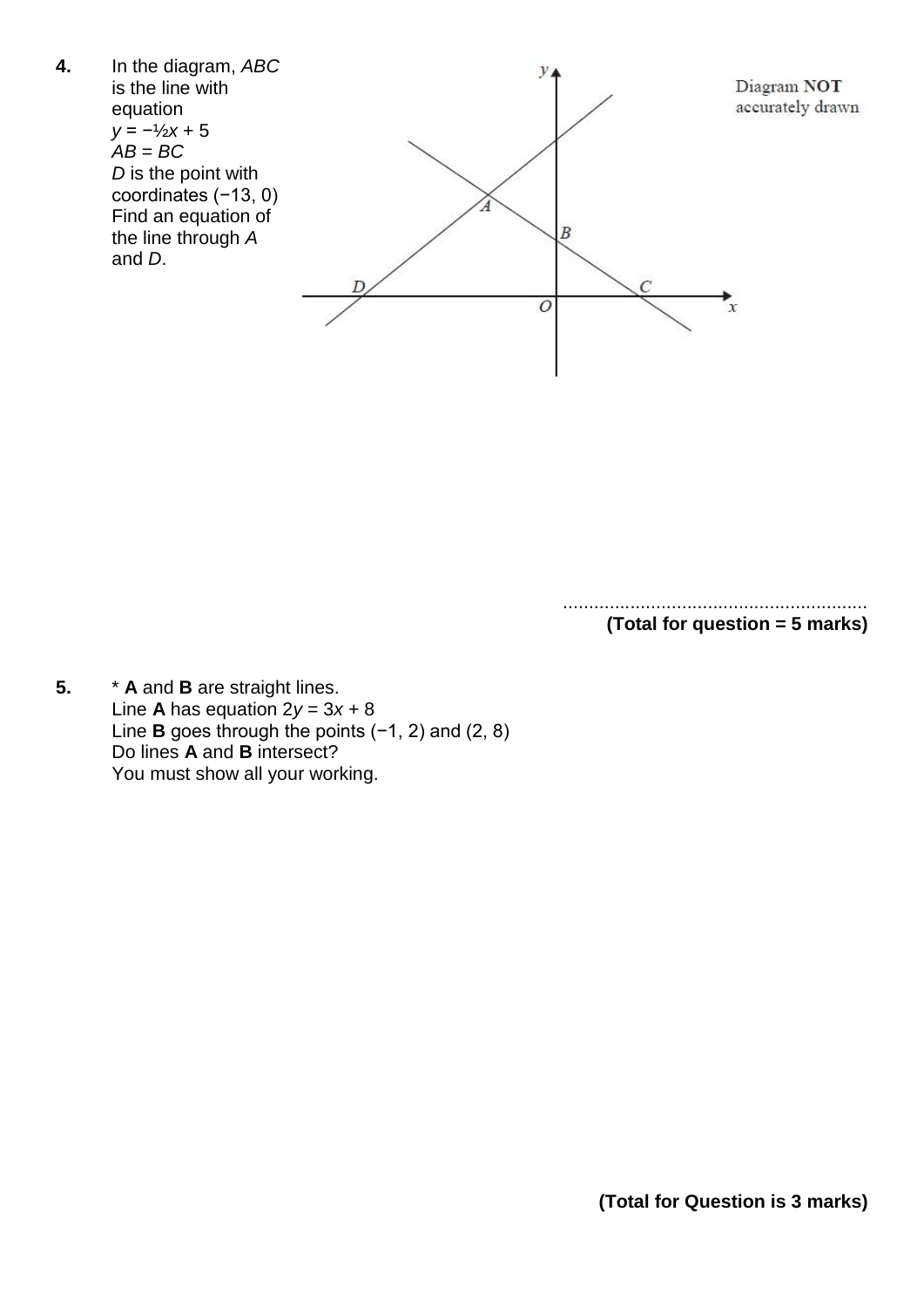**6.** Here are the graphs of 6 straight lines.











Match each of the graphs **A**, **B**, **C**, **D**, **E** and **F** to the equations in the table.

|       |  | <b>Equation</b> $\vert y = \frac{1}{2}x + 2 \vert y = 2x - 2 \vert y = -\frac{1}{2}x + 2 \vert y = -2x - 2 \vert y = 2x + 2 \vert y = -\frac{1}{2} - 2$ |  |  |
|-------|--|---------------------------------------------------------------------------------------------------------------------------------------------------------|--|--|
| Graph |  |                                                                                                                                                         |  |  |

# **(Total for Question is 3 marks)**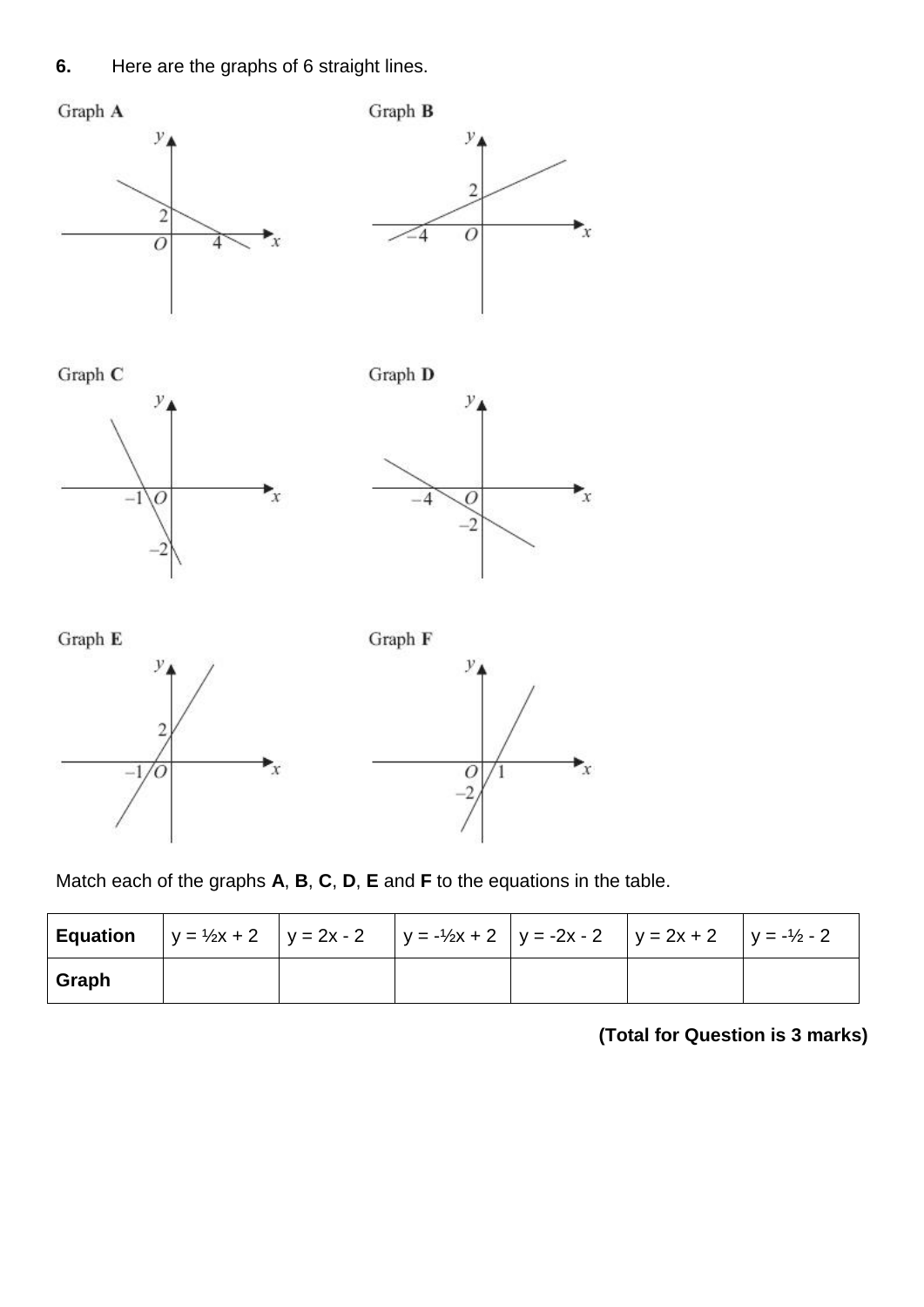

**8.** A straight line, L, is perpendicular to the line with equation  $y = 1 - 3x$ . The point with coordinates (6, 3) is on the line *L*. Find an equation of the line *L*.

> ........................................................... **(Total for Question is 3 marks)**

> ........................................................... **(Total for Question is 4 marks)**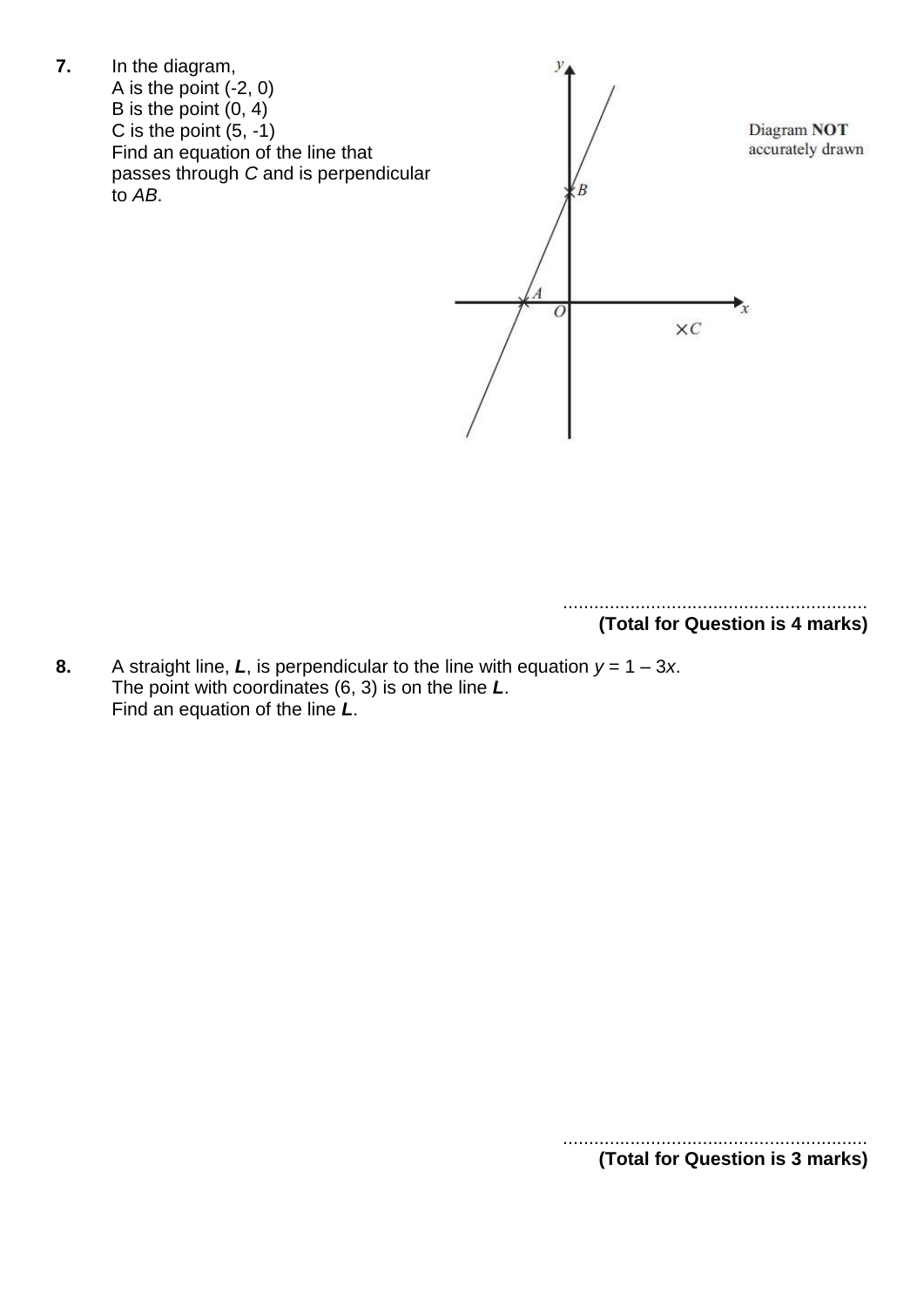# **Graphs of Quadratics, Cubics, Reciprocals and Circles**

### **Things to remember:**

- A graph where the highest power of x is 2, is a quadratic and is U-shaped (parabola).
- A graph where the highest power of  $x$  is 3, is a cubic and is S-shaped.
- A graph with a variable in the denominator is a reciprocal and will have a horizontal and vertical line it will never cross.
- The graph of a circle is in the form  $x^2 + y^2 = r^2$ , where r is the radius of the circle.

### **Questions:**

**1.** Here are three graphs.



Here are four equations of graphs.

$$
y = x3
$$
  $y = x2 + 4$   $y = \frac{1}{x}$   $y = 2x$ 

Match each to the correct equation.

A and *y* = ........................................................... B and *y* = ........................................................... C and *y* = ...........................................................

**(Total for Question is 3 marks)**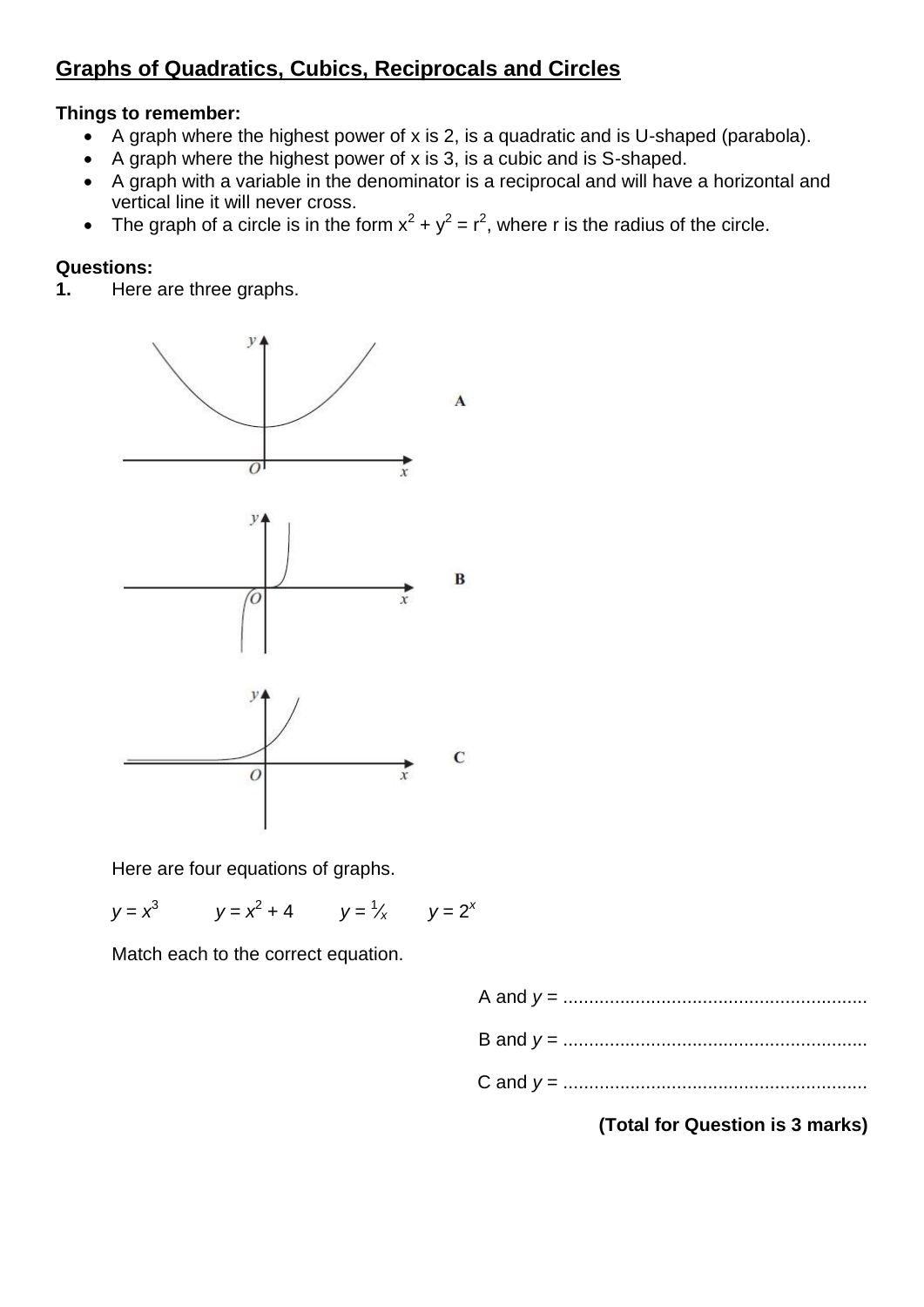

........................................................... **(2)**

**(Total for Question is 6 marks)**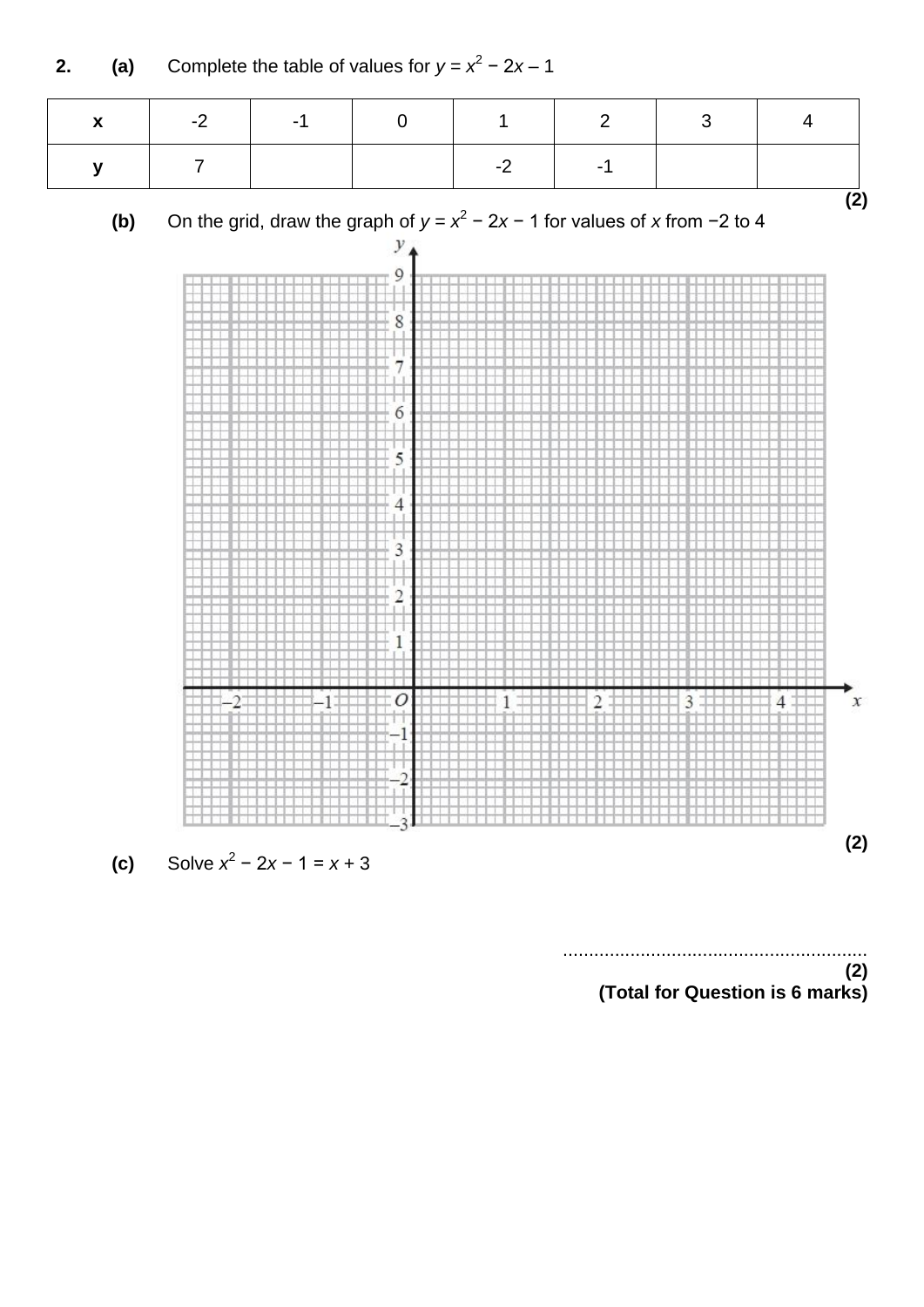**3.** (a) Complete this table of values for  $y = x^3 + 2x - 1$ 

| $\mathbf{v}$ | $-2$ $\qquad$ | $-1$ |  |  |
|--------------|---------------|------|--|--|
|              |               |      |  |  |



**(2) (Total for Question is 4 marks)**

**(2)**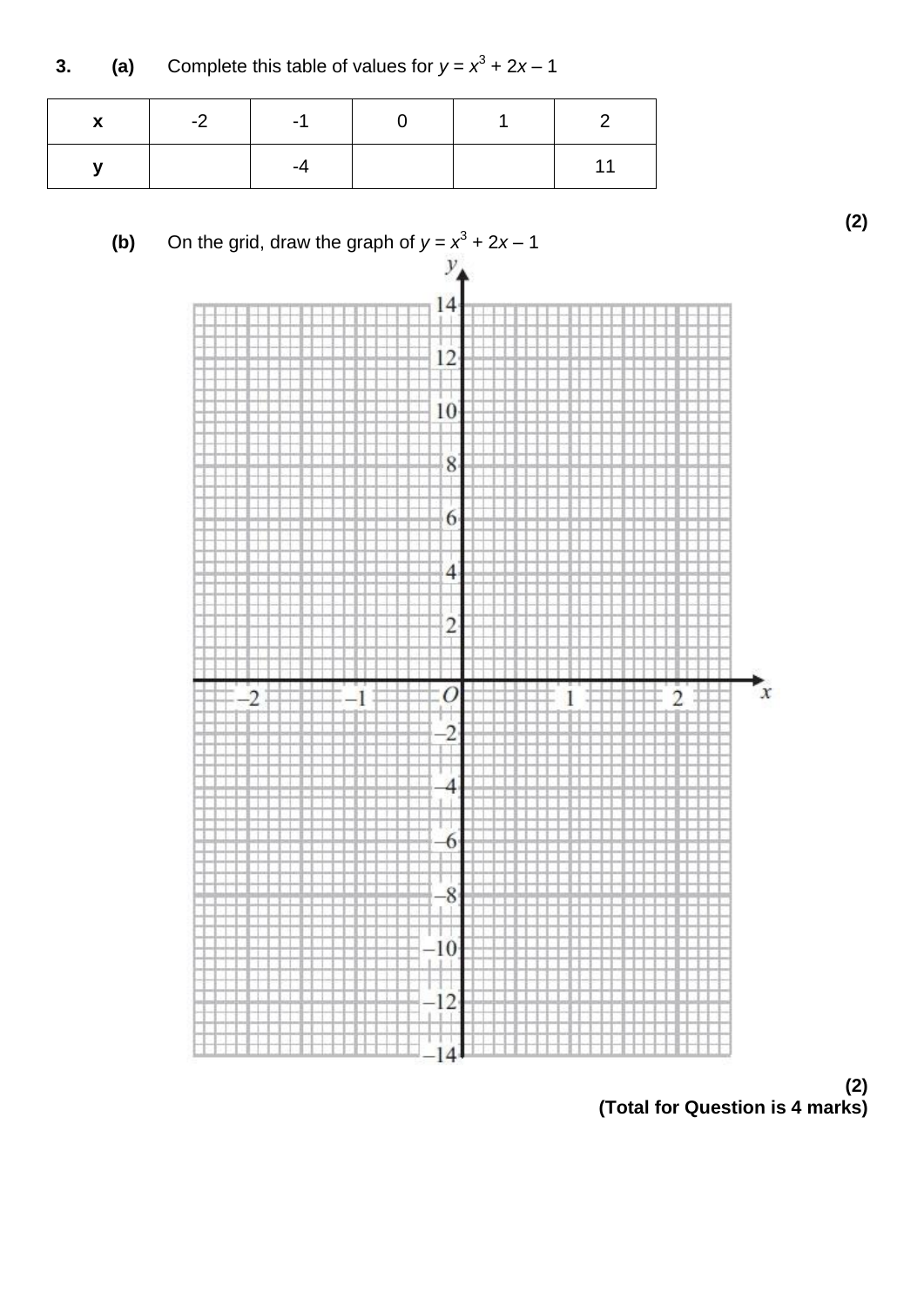**4. (a)** Complete the table of values for *y* =  $\overline{\mathbf{r}}$  $\chi$ 

| $\mathbf x$ | 0.5 | $\blacksquare$ 1 | $\overline{2}$ | .5 |  |
|-------------|-----|------------------|----------------|----|--|
|             |     |                  |                |    |  |





**(2) (Total for Question is 4 marks)**

**(2)**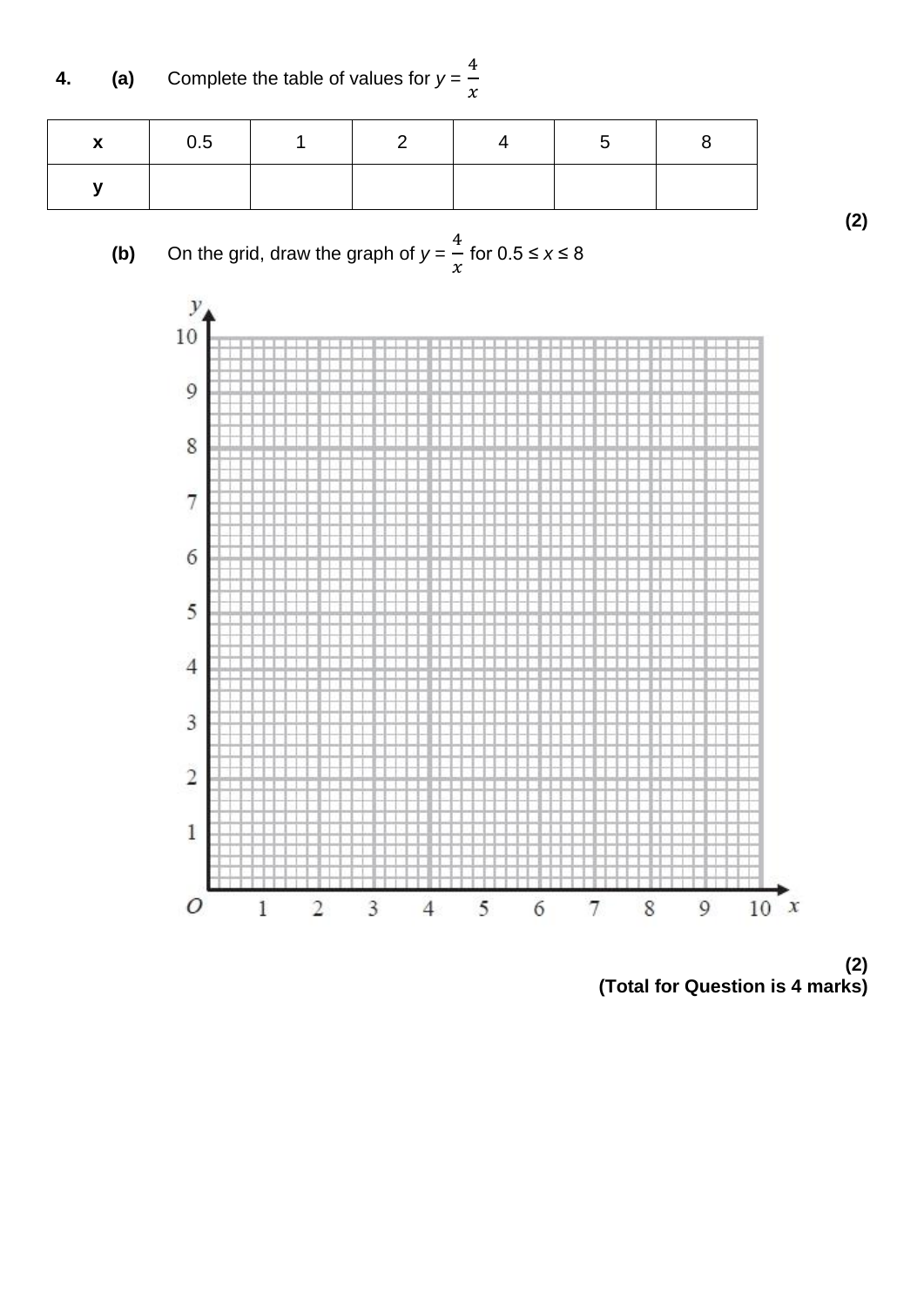





**(2)**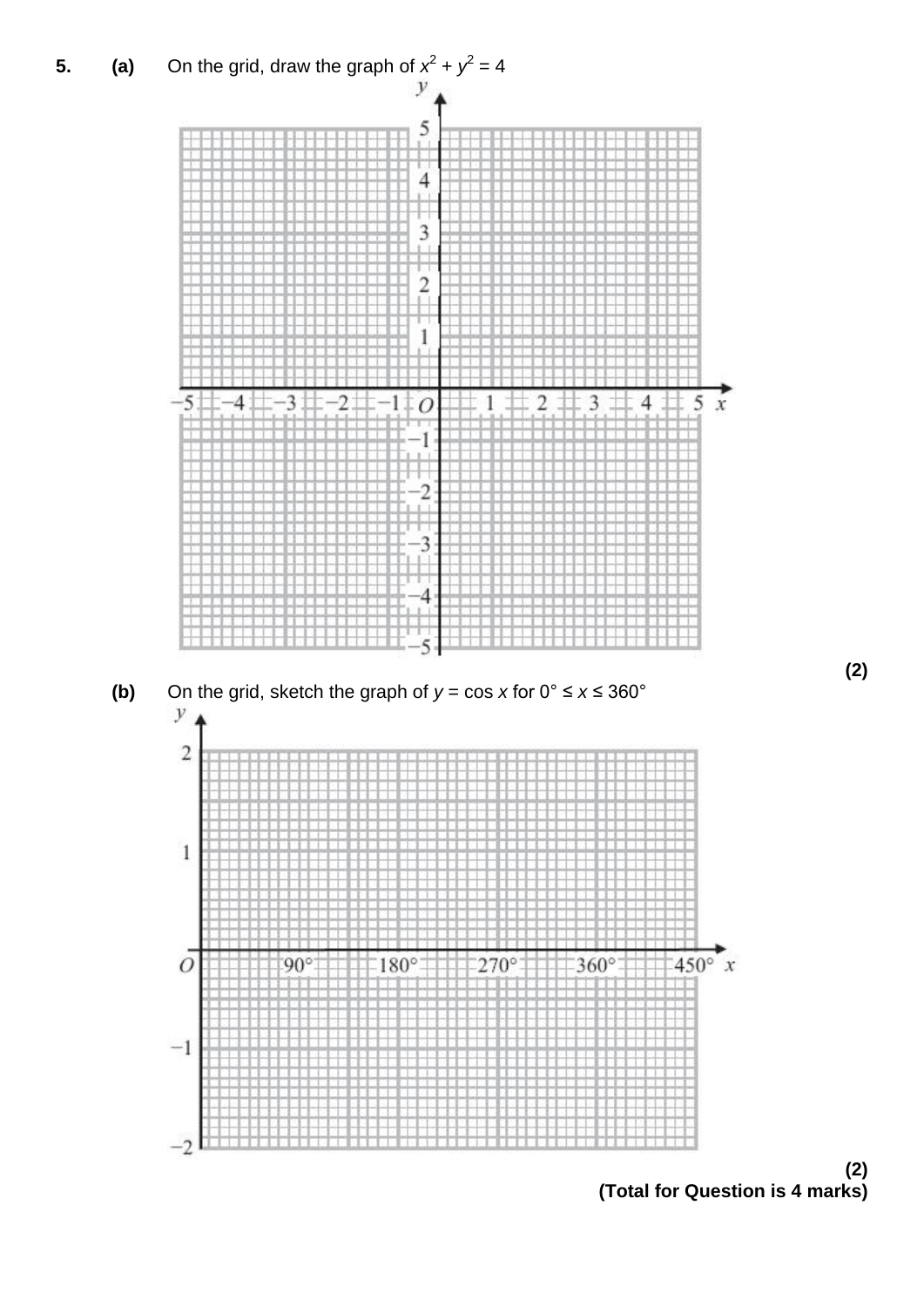**6. (a)** Complete the table of values for  $y = 4 - x^2$ 

| X           |      | $-3$ $-2$ $-1$ $0$ |  | $\sim$ 1 |  |
|-------------|------|--------------------|--|----------|--|
| $\mathbf v$ | $-5$ |                    |  |          |  |
|             |      |                    |  |          |  |

**(b)** On the grid, draw the graph of  $y = 4 - x^2$  for values of *x* from −3 to 3



**(2) (Total for question = 4 marks)**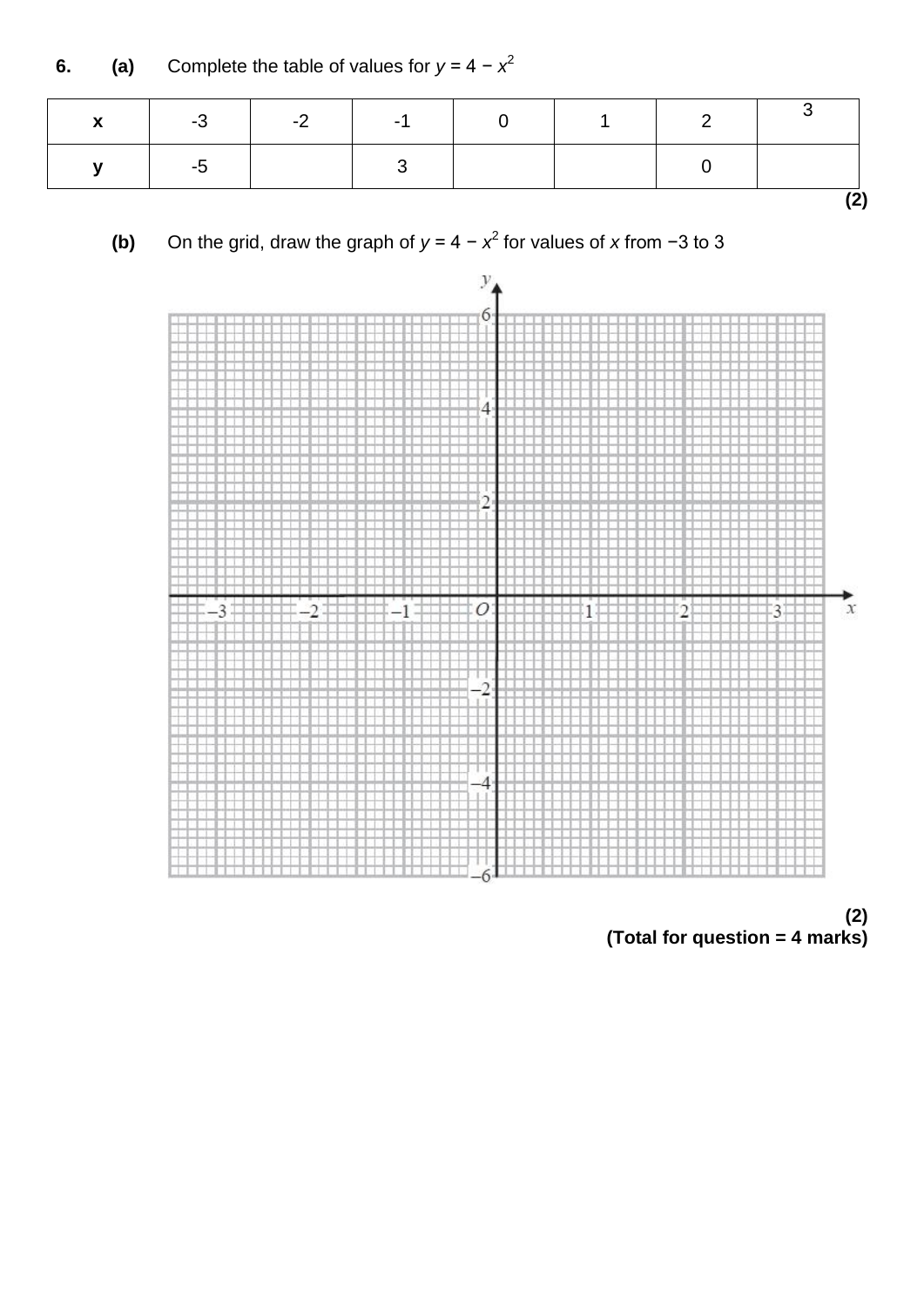**7.** Here are some graphs that show relationships. A curve or line of best fit has been drawn on each graph.



The equation of each graph is one of the equations in the following list.

*y* = 10 − 2*x*  $y = 2x - 10$   $y = 8x - 2x^2$   $y = 3x^2$ 

Give the equation of each graph.

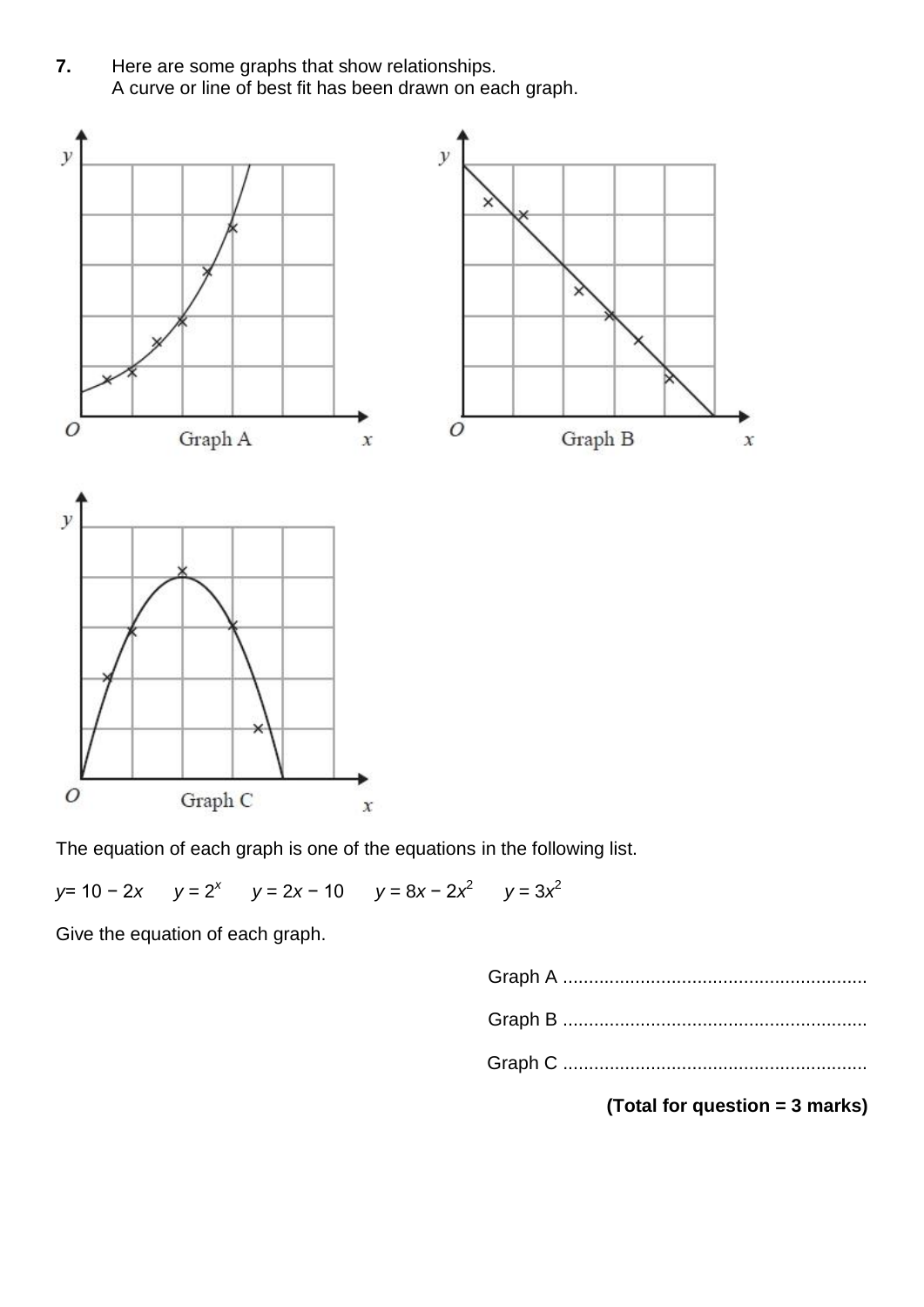**8.** (a) On the grid, construct the graph of  $x^2 + y^2 = 16$ 



**(2)**

**(b)** Find estimates for the solutions of the simultaneous equations

$$
x^2 + y^2 = 16
$$
  

$$
y = 2x + 1
$$

...........................................................

**(3) (Total for question = 5 marks)**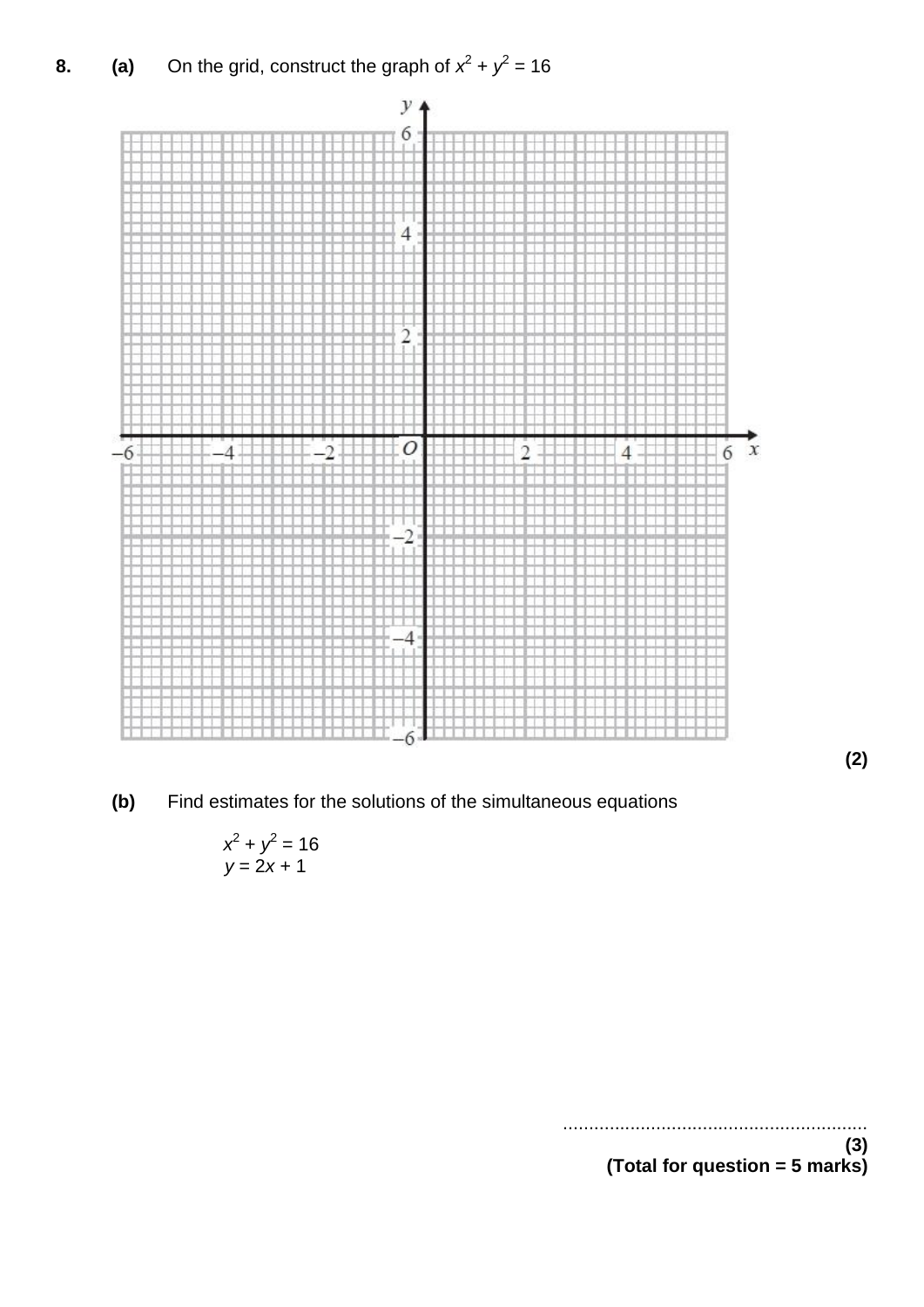# **Quadratic nth Term and Other Sequences**

### **Things to remember:**

- The Fibonacci sequence is a set of numbers that starts with a one or a zero, followed by a one, and proceeds based on the rule that each number (called a Fibonacci number) is equal to the sum of the preceding two numbers.
- $\bullet$  To find the n<sup>th</sup> term of a quadratic sequence:
	- 1) Calculate the first difference.
	- 2) Calculate the second difference.
	- 3) Divide the second difference by 2 to find the coefficient of  $n^2$ .
	- 4) Subtract an<sup>2</sup> from the original sequence.
	- 5) Calculate the  $n^{th}$  term of the difference.
	- 6) Write the quadratic  $n<sup>th</sup>$  term.

#### **Questions:**

**1.** Here are the first 5 terms of a quadratic sequence.

1 3 7 13 21

Find an expression, in terms of *n*, for the *n*th term of this quadratic sequence.

...........................................................

**(Total for question is 3 marks)**

**2.** Here are the first five terms of an arithmetic sequence.

1 5 9 13 17

**(a)** Write down an expression, in terms of *n*, for the *n*th term of this sequence.

........................................................... **(2)**

The *n*th term of a different number sequence is  $3n^2 + 7$ 

**(b)** Find the 10th term of this sequence.

........................................................... **(2) (Total for Question is 4 marks)**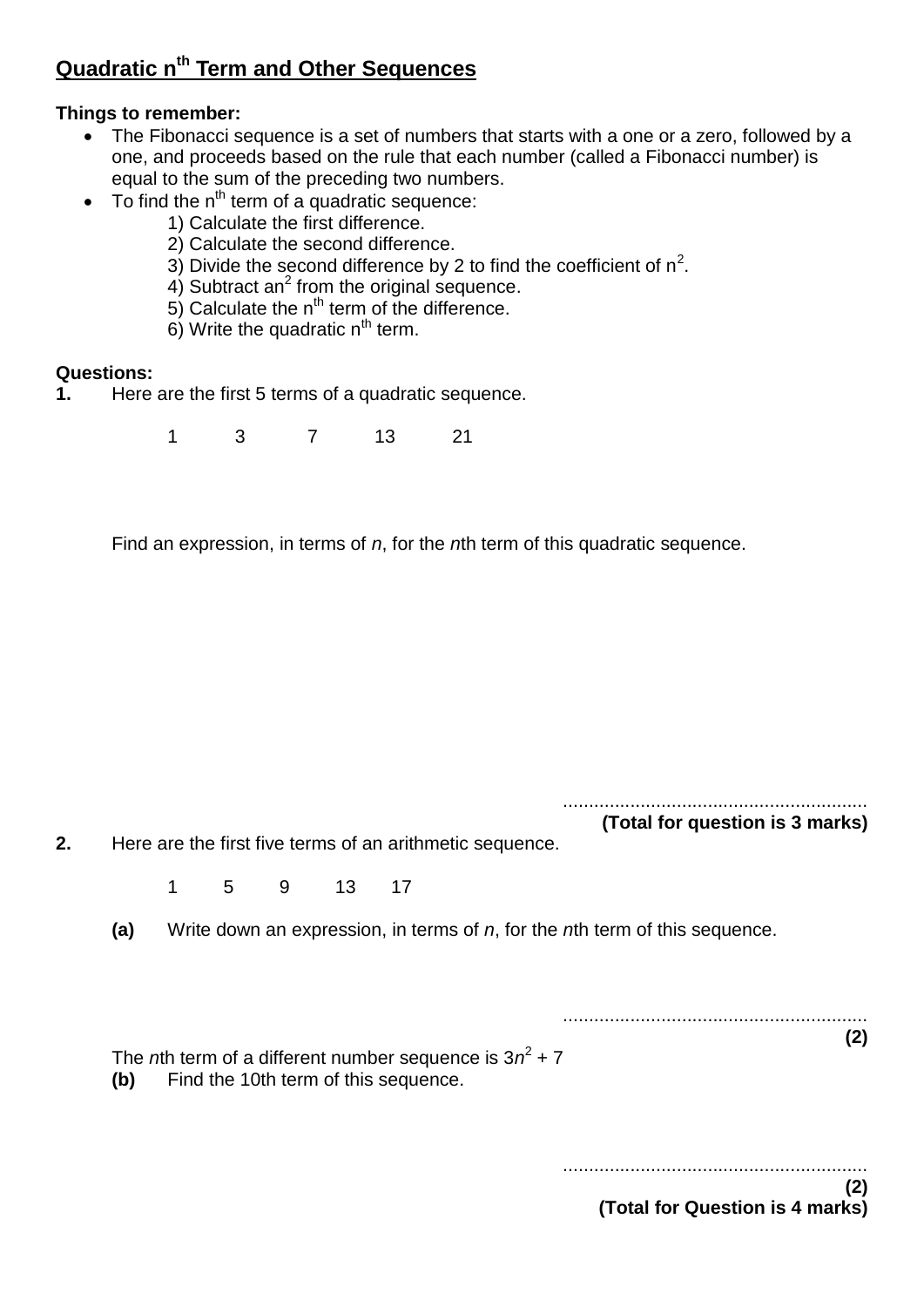**3.** Here are the first six terms of a Fibonacci sequence.

1 1 2 3 5 8

The rule to continue a Fibonacci sequence is,

the next term in the sequence is the sum of the two previous terms.

**(a)** Find the 9th term of this sequence.

...........................................................

**(1)**

**(2)**

The first three terms of a different Fibonacci sequence are *a b a + b* **(b)** Show that the 6th term of this sequence is 3*a* + 5*b*

Given that the 3rd term is 7 and the 6th term is 29,

**(c)** find the value of *a* and the value of *b*.

*a* = ........................................................... *b* = ........................................................... **(3) (Total for question = 6 marks)**